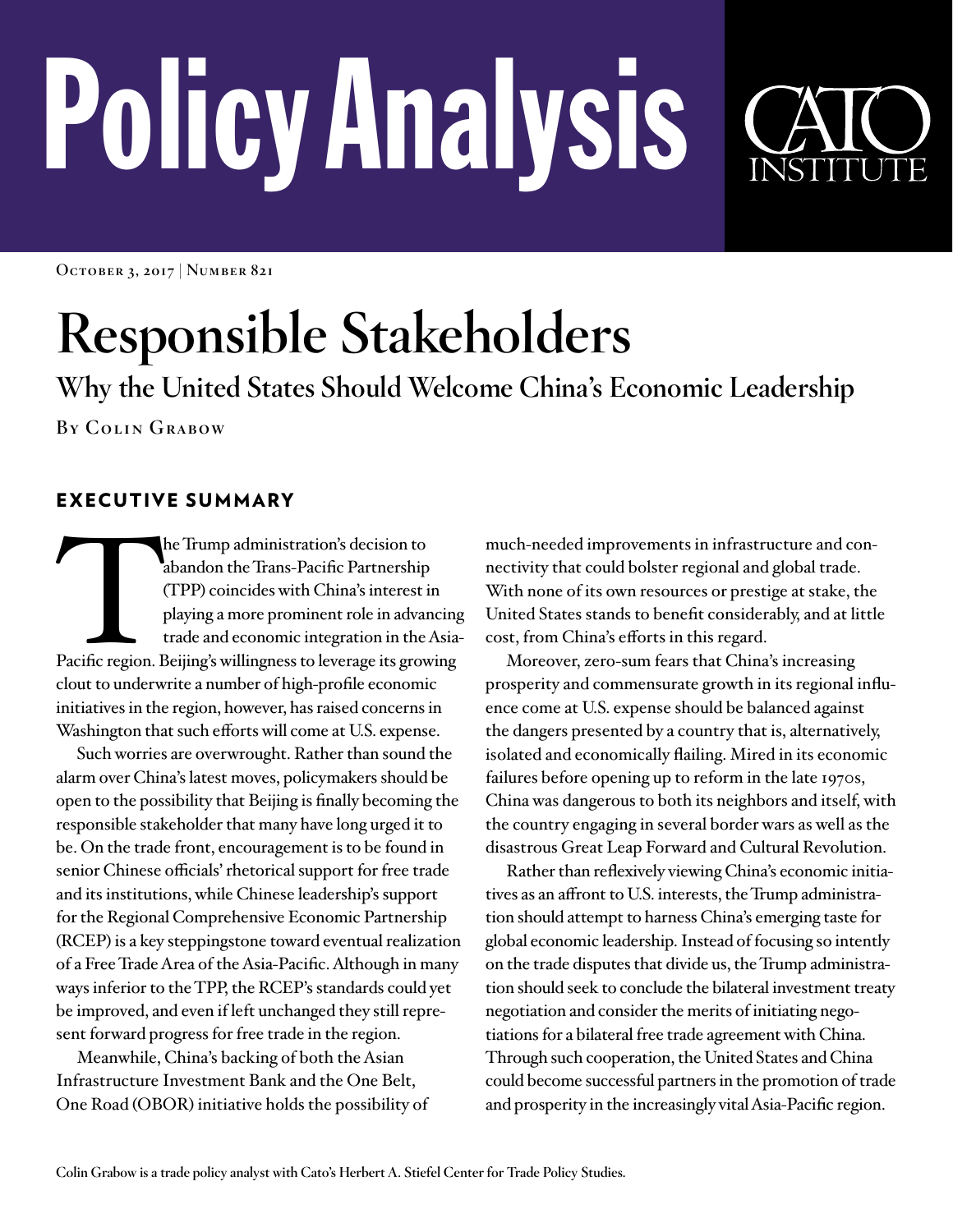**"Congress and the Trump administration should devote their energies to avoiding trade provocations with China and to addressing the various economic ills that have sapped U.S. economic dynamism and**  vitality. **99** 

**2**

#### INTRODUCTION

A leading argument put forth by some U.S. supporters of the Trans-Pacific Partnership (TPP) was that failure to implement the agreement would redound to the benefit of China, effectively ceding economic and even political leadership in the Asia-Pacific region to Beijing. President Trump's decision to withdraw from the agreement and instead to focus his administration's trade efforts on the negotiation of bilateral deals and revision of past agreements means that such warnings will now be put to the test. By abandoning the TPP, the United States will likely watch from the sidelines as the rules and institutions shaping the region are determined.

Less clear, however, is whether China stands ready to fill the void left by Washington, and even whether a more active role by Beijing should be regarded as undesirable. Indeed, in the wake of recent rhetoric from Chinese President Xi Jinping in support of free trade, and signs of a greater willingness to help advance economic integration efforts in the region via the Regional Comprehensive Economic Partnership (RCEP) and various infrastructure-centered initiatives, the country could conceivably play a welcome and positive role during the U.S. absence from regional trade liberalization efforts.

Amid growing signs that China may be ready to become a more "responsible stakeholder," the Trump administration would be well advised to keep sheathed its rhetorical and executive action swords. International trade is not a zerosum game, and noncoercive efforts that expand commerce are to be properly viewed as winwin outcomes that benefit the United States and carry the region a step closer to realizing a Free Trade Area of the Asia-Pacific (FTAAP). Just as Chinese economic gains should not be viewed as coming at U.S. expense, similarly the United States gains no economic benefit when China stumbles. Even those with a deeply rooted skepticism of Beijing's goals and intentions should concede that any concerns over an active and growing China are secondary to those of a China that is disengaged and economically troubled. History has repeatedly shown that the country is most dangerous not during times

of prosperity and international integration but rather when it is isolated and impoverished.

Instead of worrying about Chinese aspirations to exert economic leadership in the region, Congress and the Trump administration should devote their energies to avoiding trade provocations with China and to addressing the various economic ills that have sapped U.S. economic dynamism and vitality. By avoiding such lose-lose entanglements, further advancing freer trade through new bilateral agreements, and making needed reforms at home, a reinvigorated United States can reemerge on the economic scene in the coming years ready to resume its traditional place as a leading force for expanded international trade and economic integration.

#### ENCOURAGING FREE TRADE RHETORIC FROM CHINA'S LEADERSHIP

At first glance, China may seem an unlikely candidate to play a leading role in the push for liberalized trade in the Asia-Pacific region. Although the country has made impressive strides since pro-market reforms were first introduced in the late 1970s, the economy remains rife with government intervention, and both U.S. officials and firms have expressed concern over an increase in regulatory barriers and discrimination against foreign companies.<sup>1</sup> Citing such protectionist backsliding and the continued state dominance of the Chinese economy, both the European Union and the United States have refused to accord China market economy status for purposes of applying antidumping measures under their World Trade Organization (WTO) obligations.

However, China has shown possible signs of a growing realization that its economic future lies in breaking down barriers to trade rather than raising them. Perhaps most notably, President Xi provided a needed defense of free trade and globalization during his speech at this year's annual meeting of the World Economic Forum in Davos, Switzerland. Among his remarks, Xi said: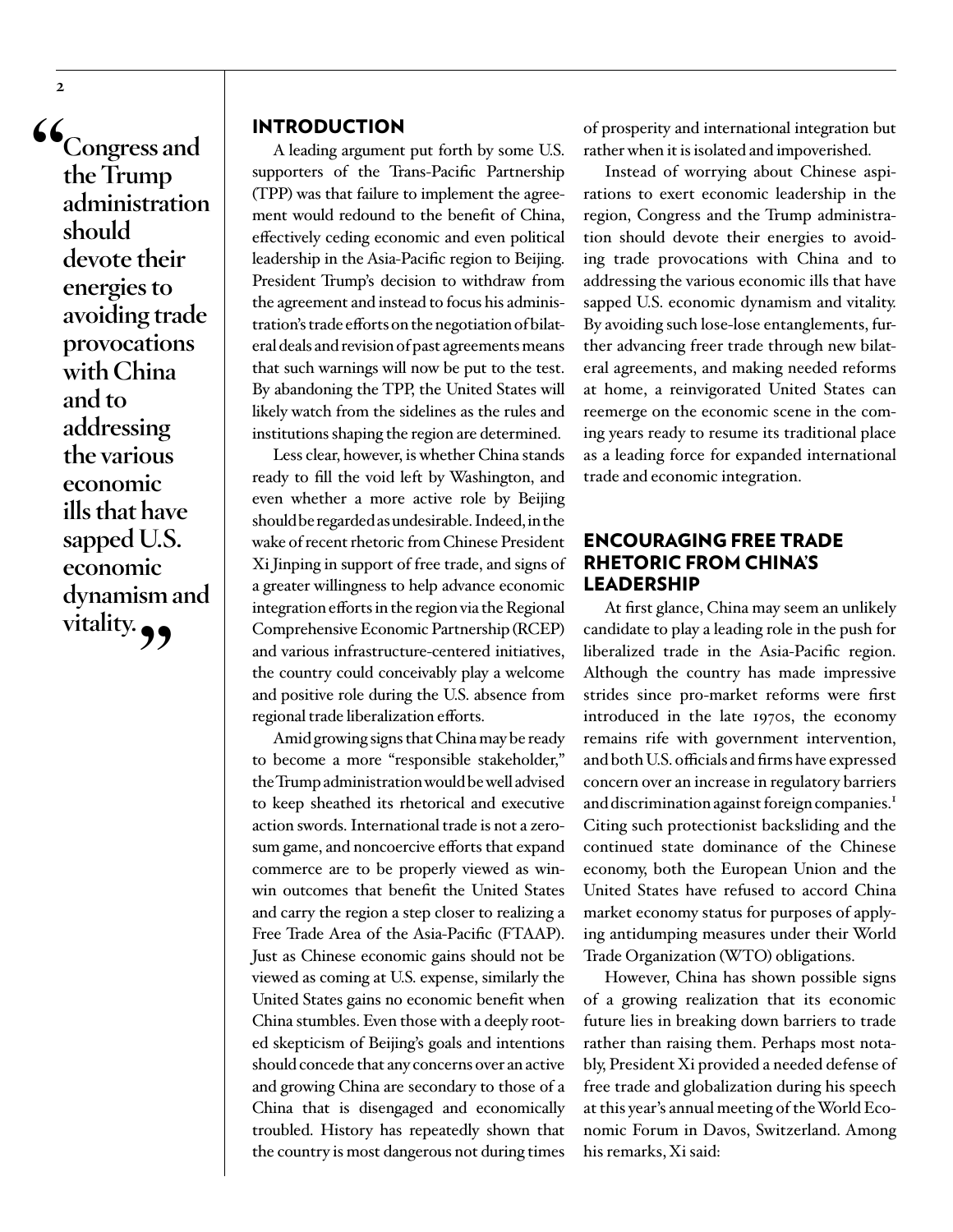We must remain committed to developing global free trade and investment, promote trade and investment liberalization and facilitation through opening-up and say no to protectionism. Pursuing protectionism is like locking oneself in a dark room. While wind and rain may be kept outside, that dark room will also block light and air. No one will emerge as a winner in a trade war.<sup>[2](#page-9-1)</sup>

Turning his attention to China's domestic economy, the Chinese leader vowed to pursue unspecified "supply-side structural reforms," measures to "enable the market to play a decisive role in resources allocation," and various other actions designed to encourage investment in the country. "An open door allows both other countries to access the Chinese market and China itself to integrate with the world," he added in a nod toward the mutual benefits of such measures. Meanwhile, at a World Economic Forum event in Dalian, China, in June, Chinese Premier Li Keqiang called free trade a "prerequisite for fair trade" (effectively turning the common refrain that free trade must be fair trade on its head) and called the imposition of unilateral rules "much less advisable than pursuing all-win outcomes.["3](#page-9-2)

Less widely reported, Vice Premier Zhang Gaoli (effectively China's seventh-highestranking political figure) delivered a keynote speech at the Boao Forum in late March that fea-tured repeated praise for free trade.<sup>[4](#page-9-3)</sup> Presumably taking his cues from President Xi, Zhang's address included calls for reinforcing the multilateral trading system under the auspices of the WTO, making free-trade arrangements more open and inclusive; and he concluded by urging his audience to "work together to push forward economic globalization and free trade" to create a better future for Asia and the world.

Talk is cheap, and it is entirely possible that such rhetoric from senior Chinese leadership was meant to mollify foreign observers while plotting a very different course at home. However, reasons for encouragement do exist. The March 2017 launch of exploratory talks between Canada and China over a possible free trade agreement (FTA) is one positive signal,

indicating both a willingness by Beijing to further open its economy and a tentative vote of confidence by Ottawa that China is serious about its desire for increased foreign trade and economic openness.<sup>5</sup> Another seeming indication of China's commitment is the March announcement by the governments of China and New Zealand that they are launching talks aimed at expanding an existing FTA between the two countries. (In addition to New Zealand, China has also signed FTAs with South Korea, Australia, Iceland, and Switzerland within the past five years and has ongoing negotiations for a trilateral FTA with Japan and South Korea.)[6](#page-9-5)

A meeting among TPP countries, China, and South Korea in Chile in March also revealed a greater degree of enthusiasm by Beijing for trade liberalization. "The Chinese want to be the leaders, the benchmark. That was not like that before," remarked Paulina Nazal, head of Chile's international trade efforts[.7](#page-9-6)

Meanwhile, as part of China's blueprint for development of its domestic automobile industry, the country's National Development and Reform Commission announced plans in April 2017 to raise the ownership limits on foreign carmakers, which had been limited to 50 percent under local joint-venture requirements.<sup>8</sup> Reason for encouragement is also to be found in the agricultural sector, where the removal in recent years of price supports for corn, cotton, soybeans, and sugar has created additional room for imports to meet the country's con-siderable appetite.<sup>[9](#page-9-8)</sup> Also of note, in July 2017, China announced that it will allow imports of rice from the United States for the first time ever.<sup>10</sup> Such long-overdue measures are hopeful indications of the Chinese government's recognition that successful domestic economic reform must include greater openness and increased foreign participation in the economy.

#### THE REGIONAL COMPREHENSIVE ECONOMIC PARTNERSHIP FORGES AHEAD

China's foremost international trade initiative, of course, is its participation in the Regional **"Talk is cheap, and it is entirely possible that such rhetoric from senior Chinese leadership was meant to mollify foreign observers while plotting a very different course at home.**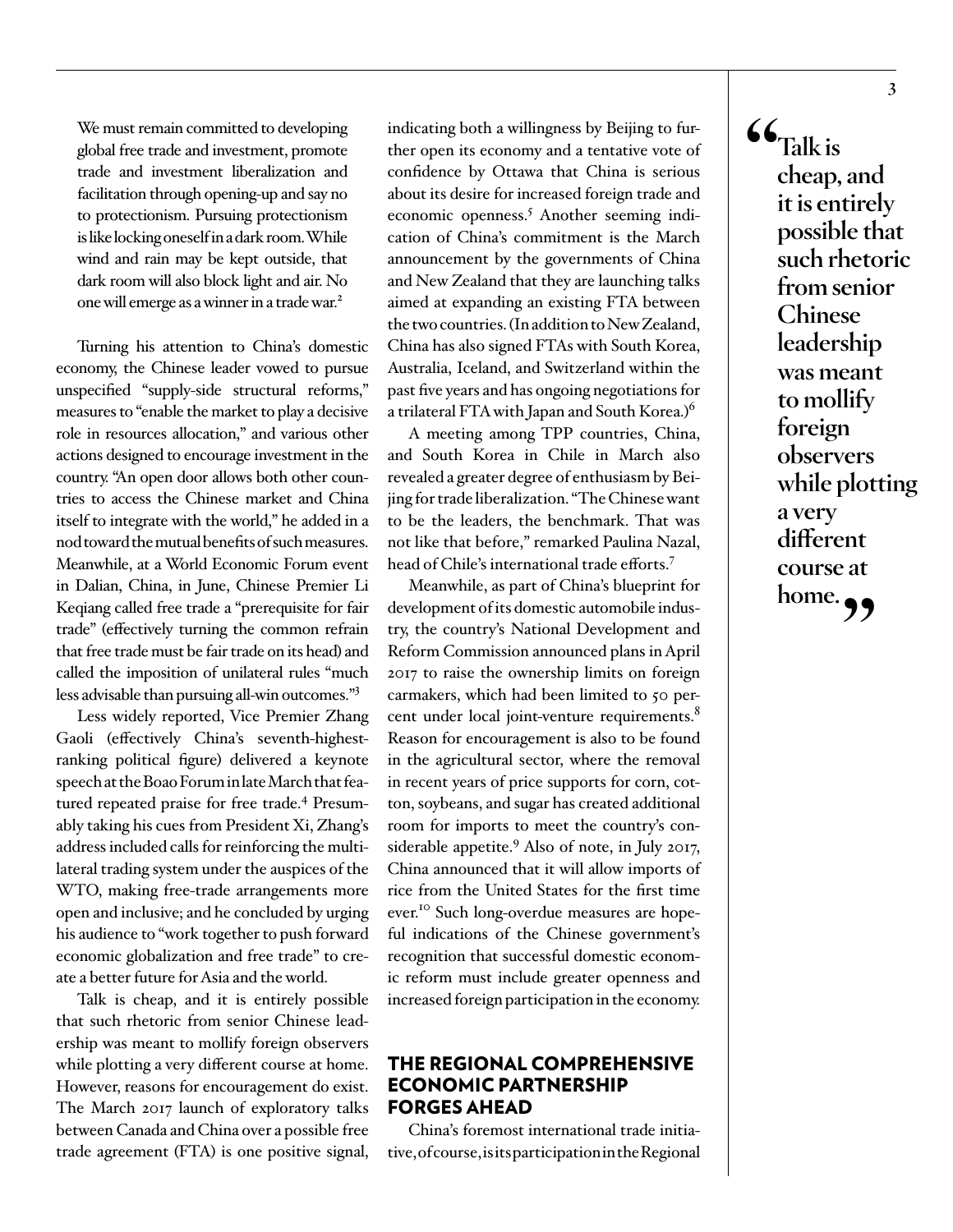**"The Regional Comprehensive Economic Partnership could also serve as a steppingstone toward a Free Trade Area of the Asia-Pacific, which many regard as the ultimate goal of U.S. trade policy architecture in the**  region. **99** 

**4**

Comprehensive Economic Partnership. Comprising the 10 member states of the Association of Southeast Asian Nations (ASEAN) and the 6 countries with which the organization has existing free trade deals (Australia, China, India, Japan, South Korea, and New Zealand), the RCEP is, despite its ASEAN roots, widely described as a China-driven effort. That, in turn, has led many observers to characterize the RCEP as a Chinese-led alternative—a rival—to the TPP and a potential economic threat to the United States. However, that characterization is roundly rejected by the governments that are party to both the RCEP and the TPP and that see membership in both as their preference.

The RCEP should be seen for what it is: an agreement that reduces trade barriers, promotes economic growth, and does not preclude members from joining other agreements, including ones with the United States[.11](#page-9-10) The RCEP would provide a much-needed boost to regional trade liberalization efforts in the wake of U.S. withdrawal from the TPP. The Asian Development Bank estimates the potential increase in global income from RCEP implementation to be in the neighborhood of \$260 billion over 10 years, which is significant although smaller than the expected benefits from a TPP that includes the United States.<sup>12</sup> The Peterson Institute for International Economics (PIIE) estimates global income gains from such a TPP of  $\frac{1}{2}$  billion through 2030.<sup>13</sup>

Moreover, the RCEP could advance U.S. interests by further integrating Beijing into the rules-based international order, by providing additional counterinfluences to marketdistorting policies, and by further incentivizing the reform and liberalization of China's economy. As the PIIE's Sean Miner has noted, China—like other countries—uses international agreements to "overcome vested interests and push for domestic reforms" and has used such deals in the past to push through economic reforms that were "strongly opposed by powerful groups that profited from the status quo."<sup>14</sup>

The RCEP could also serve as a steppingstone toward an FTAAP, which many regard as the ultimate goal of U.S. trade policy architecture in the region. The connection between the RCEP and

FTAAP has already been highlighted by China, with the need to advance both efforts noted by President Xi during his Davos speech. The Chinese leader also cited the need to advance both initiatives during a keynote address to the Asia Pacific Economic Cooperation forum held in Lima, Peru, in November 2016.<sup>15</sup>

The leaders of that forum have designated the RCEP as an officially sanctioned pathway to achieving the FTAAP, and a November 2016 analysis published by the organization cited the initiative as a "key pathway for broader economic integration."<sup>16</sup> Meanwhile, an October 2014 paper by Peter A. Petri and Ali Abdul-Raheem described both the RCEP and the TPP as "represent[ing] foundations for an FTAAP" and wrote that both agreements would "provide essential way-stations for economies on the path to region-wide integration."<sup>17</sup>

RCEP critics have derided the agreement for its lack of ambition and relatively low standards, particularly compared with the TPP. This critique has merit, with the TPP covering a much broader set of topics (30 chapters versus roughly a dozen) and featuring a wider scope of tariff reduction and service-sector liberalization. It is unclear, however, that Beijing is a prime culprit for the lack of willingness to engage in deeper and more widespread tariff reductions. As PIIE's Jacob Funk Kirkegaard points out, China actually desires further tariff liberalization in sectors such as manufacturing and light industry but has encountered resistance from a number of its trading partners in the RCEP who have seen their trade surpluses with China turn into deficits in recent years.<sup>18</sup> That factor suggests that Americans who favor a more liberalized international trading regime should perhaps be fearful not of excessive Chinese clout in the RCEP but rather a lack of it.

Furthermore, with the RCEP yet to be concluded, its more modest standards and scope are far from set in stone, and the agreement's ambitions could still be raised. Indeed, with the TPP's future now clouded by the U.S. exit, it is conceivable that TPP members who are also participating in the RCEP may devote new energy to improving the deal as the best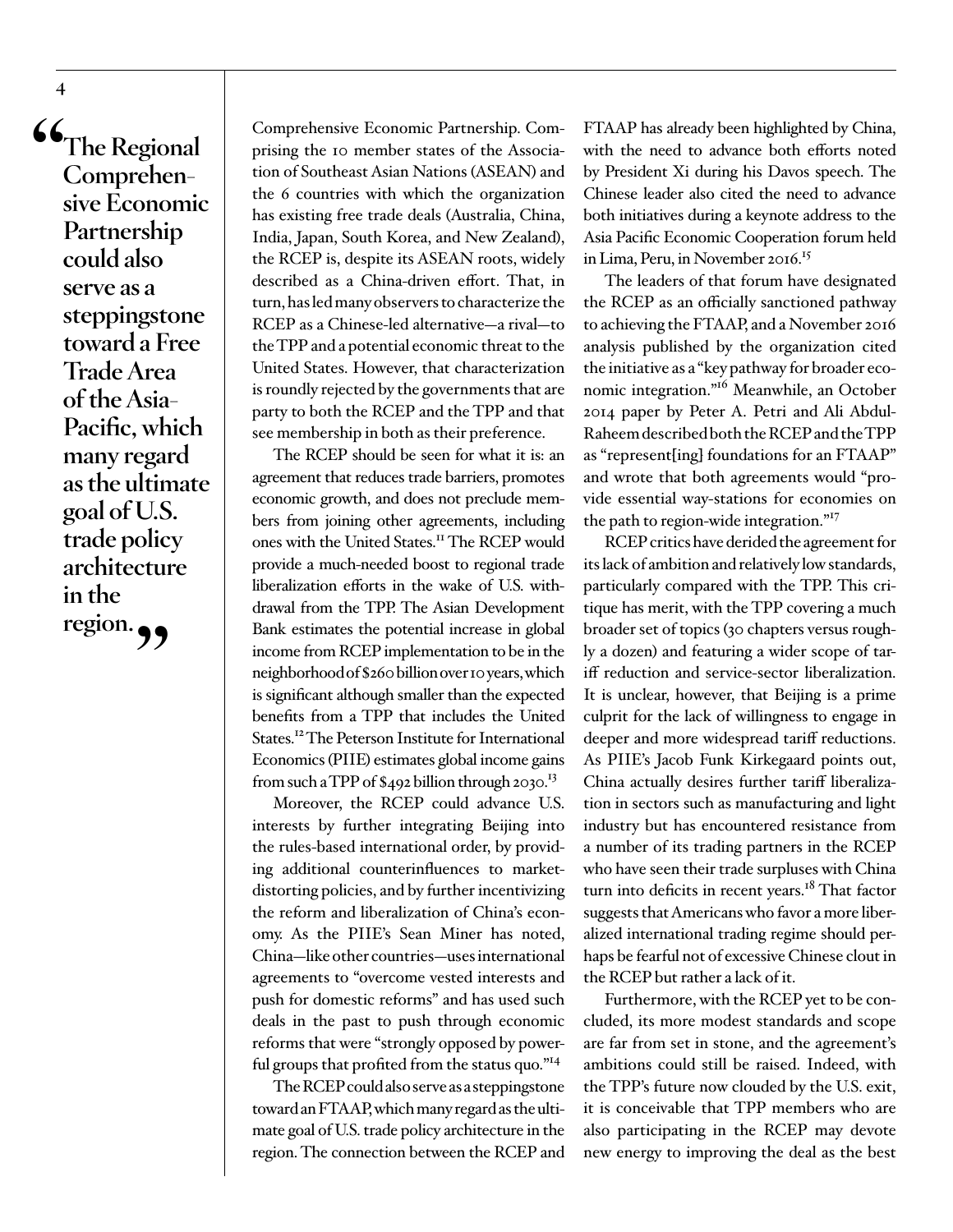near-term prospect for liberalizing trade in the region. If the praise for free trade and economic integration from senior Chinese leaders is reflected at the negotiating table as talks progress, it could generate momentum for broadening and strengthening the RCEP's standards.

Former president Barack Obama and others, meanwhile, have warned that, should the RCEP advance and the TPP stumble, it will allow "countries like China" to "write the rules of the road for trade in the 21st century.["19](#page-10-2) Such language is commonly interpreted as an oblique reference to the FTAAP or other broader initiatives to advance trade in the Asia-Pacific region, and it assumes that either the RCEP or the TPP will be used as the starting point for such efforts.

This type of thinking, however, suffers from at least two possible flaws. First, despite the U.S. withdrawal from the TPP, the initiative is not moribund, with Japan and others attempting to rally the remaining members—the so-called TPP-11—to press ahead toward concluding the deal. Second, even if the TPP meets its demise, it is unclear why the RCEP would serve as the model or likely finishing point of any FTAAP or similar style agreement. Beyond the United States, numerous other countries—including Australia, Japan, New Zealand, and the Pacific Alliance countries—have signaled their interest in more expansive, higher-standards agreements, and such desires would almost certainly be reflected at the negotiating table. The RCEP might set a floor for future negotiations, but there is little reason to view it as some kind of ceiling.

Furthermore, the simultaneous pursuit of both the RCEP and the TPP could have a salutary impact on the advancement of free trade in the region. As a July 2017 report from the Center for Strategic and International Studies (CSIS) notes, a rivalry between the two agreements has the "potential to create a virtuous competition for trade liberalization and needed reform within China."[20](#page-10-3)

#### CHINA'S INFRASTRUCTURE PUSH

Beyond its expressions of interest in leading regional efforts to liberalize trade, the Chinese government has also taken the initiative to begin the process of building the infrastructure linkages necessary for expanded trade and integration in Asia. To that end, China has taken what appears to be a largely two-pronged approach through the Asian Infrastructure Investment Bank (AIIB) and the One Belt, One Road (OBOR) initiative, both of which were proposed in 2013 (and the AIIB was officially established a year later).

China's rationale for launching the AIIB was the need for financing to close a yawning infrastructure gap in the region. Addressing the "daunting infrastructure needs across Asia" is listed by the bank as one of its key objectives.<sup>[21](#page-10-4)</sup> Indeed, the Asian Development Bank claims that \$1.5 trillion must be spent per year by developing countries in the region through 2030 to meet their infrastructure needs (\$1.7 trillion if one includes the cost of climate change mitigation), compared with current expenditures of \$881 billion.<sup>22</sup> Less officially, Chinese frustration with its lack of influence at the World Bank and the organization's funding priorities are suspected to have played key roles.

One Belt, One Road, meanwhile, is the name given to an effort to inject renewed life into ancient trading links between China and Eurasia. Consisting of the land-based Silk Road Economic Belt and the sea-based Maritime Silk Road, OBOR is essentially a series of infrastructure projects designed to build and expand rail, road, energy, and maritime linkages.

In the AIIB and OBOR, China's motives go beyond those officially stated to include an expansion of regional influence and to create demand that might soak up the excess capacity in China's economy. Whether those goals will be realized is unclear, but neither should be viewed as aggressive or otherwise problematic from a U.S. perspective. If China succeeds in expanding its influence in Central Asia, it is likely to do so at the expense of Russia—a trade many U.S. policymakers would likely be perfectly willing to make. That said, having a bigger economic footprint does not necessarily translate into greater political influence. China's role as the top foreign investor in Vietnam, for

**"With the Trans-Pacific Partnership's future clouded by the U.S. exit, members who also participate in the Regional Comprehensive Economic Partnership may devote new energy to improving the deal as the best near-term prospect for liberalizing trade in the**  region.  $\bullet$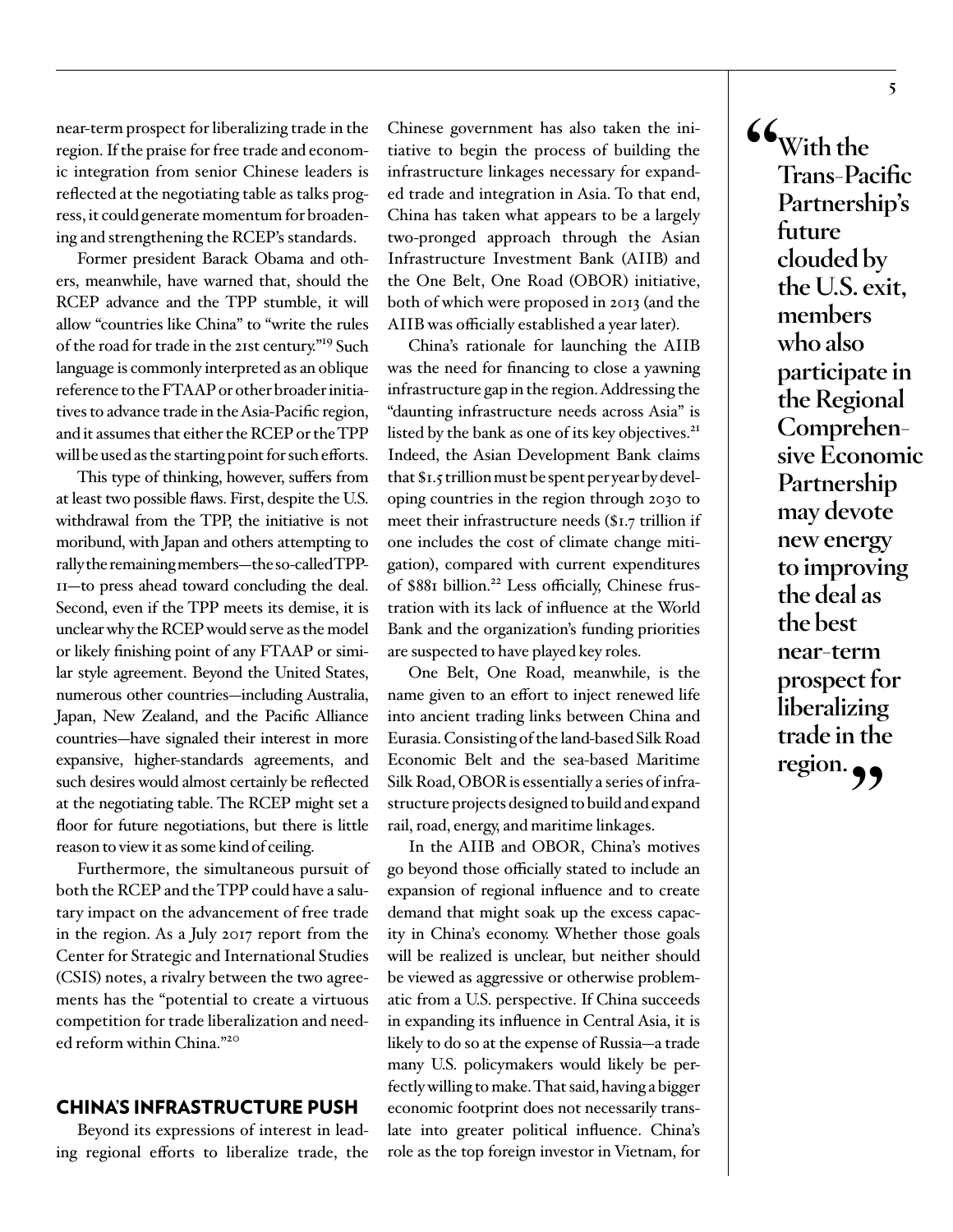**"Although China may not be operating directly out of the preferred U.S. playbook, its efforts could serve to advance the broader U.S. objectives of peace and prosperity in**  Asia. **99** 

**6**

example, has not prevented outbreaks of anti-Chinese protests in the country;<sup>[23](#page-10-6)</sup> its attempted construction of a dam in Myanmar has actually proved a source of contention in bilateral relations;<sup>24</sup> and development of a Chinese-run port project in Sri Lanka has been met with violent demonstrations[.25](#page-10-8) As author and China analyst Tom Miller notes, "China will struggle to convince its neighbors to embrace a new regional order centered on Beijing, precisely because they fear its immense economic power. No one wants to become a Chinese vassal."<sup>[26](#page-10-9)</sup>

Meanwhile, Louis Kuijs, the head of Asia economics at Oxford Economics, notes that OBOR projects are unlikely to figure prominently in resolving China's overcapacity problems because their magnitude is too great and the costs of transporting cement, steel, and other overproduced Chinese products to where they are needed will prove uneconomical.<sup>27</sup> Indeed, to the extent that the initiative should provoke worry, it is that the lack of market forces at work will result in projects that generate poor economic returns.<sup>28</sup> As a consequence, China could find itself facing even more debt, which is already one of the primary risks to the country's—and, by extension, the world's—economic outlook.

U.S. businesses, workers, and consumers, bearing no direct financial risk from OBOR or the AIIB, stand to benefit from those initiatives to the extent that they succeed in spurring more trade and greater prosperity in the region. Although the jury is out on how successful those Chinese-backed initiatives will prove to be, U.S. officials have reason to be at least cautiously optimistic. David Dollar, an economist and China expert at the Brookings Institution, has applauded the twin initiatives as providing the "hardware" of trade and investment that will serve as a counterpart to the "software," which consists of regional trade agreements[.29](#page-10-12) Pieter Bottelier, a visiting scholar of China studies at the Johns Hopkins School of Advanced International Studies, calls OBOR a "very positive initiative and a major vision of how China can collaborate with countries in its neighborhood."[30](#page-10-13) Moreover,

McKinsey & Company's Asia chair Kevin Sneader says that OBOR "has the potential to be perhaps the world's largest platform for regional collaboration."[31](#page-10-14)

These individuals are hardly alone in their optimism. Michael Swaine, a China expert at the Carnegie Endowment for International Peace, calls himself a "big supporter" of OBOR, adding that it is "not threatening American interests" and "could be very beneficial" for both China and the countries involved.<sup>[32](#page-10-15)</sup> The July CSIS report, meanwhile, notes that OBOR "compliments [sic] many U.S. interests in the region.["33](#page-11-0) Citing the vast infrastructure needs of the Asia-Pacific region, meanwhile, *Financial Times* columnist Martin Wolf says that "additional Chinese resources should be helpful.["34](#page-11-1)

More fundamentally, policymakers should recognize that, although China may not be operating directly out of the preferred U.S. playbook, its efforts could serve to advance the broader U.S. objectives of peace and prosperity in Asia. At the very least, Beijing should be given the opportunity to succeed before its efforts are placed under a cloud of suspicion. Those who insist on seeing ulterior motives in China's economic initiatives should be wary of self-fulfilling prophecies and of provoking a breakdown in U.S.-China relations that observers almost universally agree would be wildly counterproductive.

Focusing on the AIIB, PIIE Senior Fellow and Director Emeritus C. Fred Bergsten effectively summarized the issue in a 2015 opinion piece:

As the incumbent power, the United States naturally wants China to support the international rules and institutions that it has led for 70 years. As the rising power, China naturally challenges a status quo it had no role in creating and wants to begin shaping a modified order itself.

The United States has correctly urged China to exercise leadership consistent with its expanding power and to provide more resources to support development and other global goals.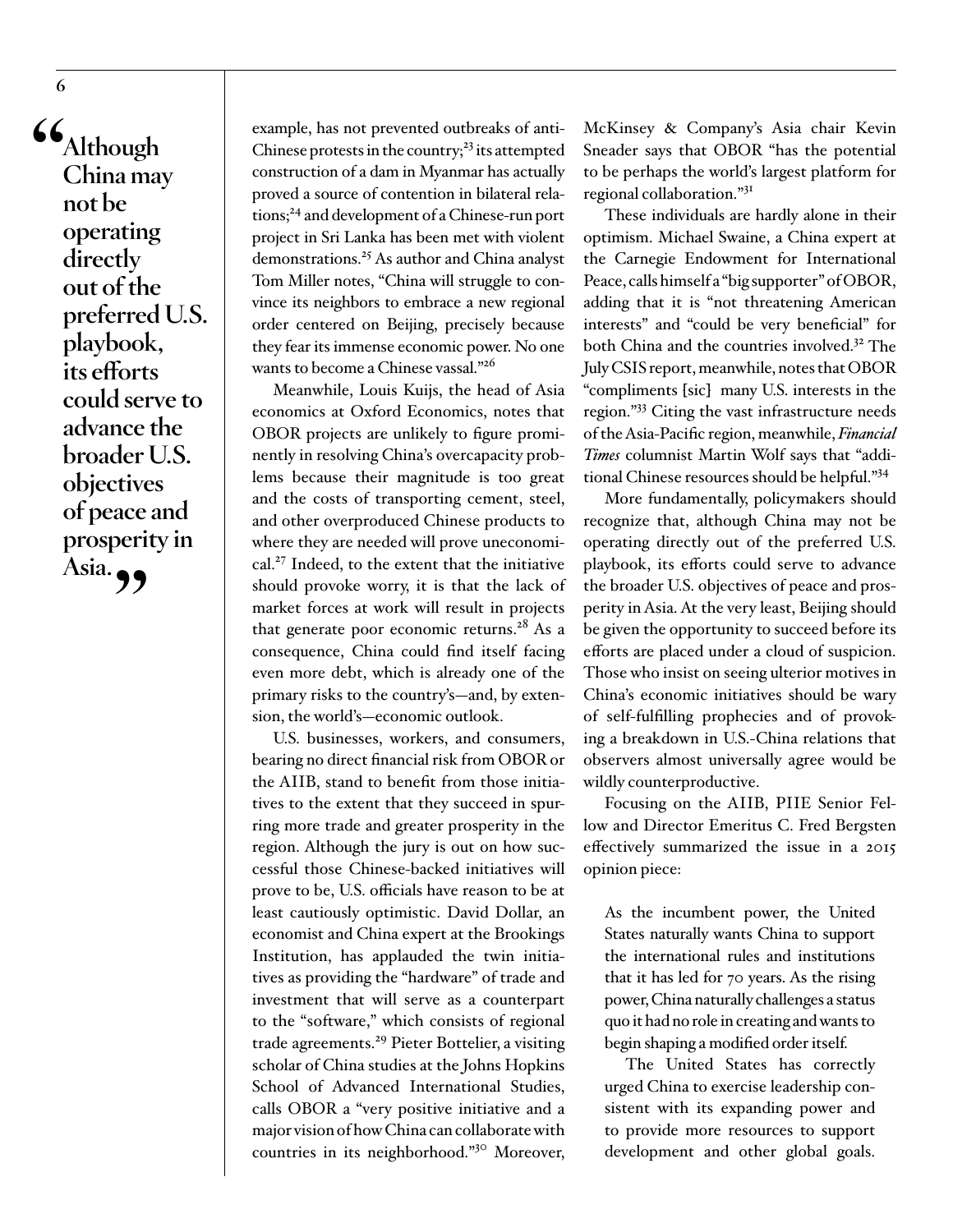When the Chinese move in those directions, as they are doing with the AIIB, it is short-sighted and hypocritical for the United States to seek to block them. . . . This U.S. hostility reinforces the Chinese view that U.S. strategy is to contain and suppress it, so increasing rather than decreasing the prospect of uncooperative Chinese behavior.<sup>35</sup>

The United States should never simply take China at its word and assume the best of intentions, but neither should it adopt a default policy of opposition when Beijing seeks to act. China's initiatives may prove to be economic folly or even part of some nefarious agenda, but policymakers should allow for the possibility that its actions will generate real benefits for the region. The ultimate goal of U.S. policy should not be power and influence for their own sake, but peace, stability, and prosperity.

#### THE DANGERS OF AN ISOLATED CHINA

None of this is to deny that an economically ascendant, authoritarian China will pose geopolitical challenges for the United States. But whatever the downsides of a more assertive and engaged China, they pale in comparison to the economically and politically isolated version of the country that existed from the post–World War II era until the 1970s.

During that period, China proved to be a menace toward both its neighbors and its own population. On the foreign policy front, China engaged in border conflicts with India in 1962 (and further skirmishes in 1967) and the Soviet Union in 1969. It went to war with United Nations forces during the Korean War in the early 1950s. Within China, meanwhile, the repression and backwardness typical of communist countries were interspersed with the horrific paroxysms of violence and economic self-sabotage known as the Cultural Revolution and Great Leap Forward.

Since the formal adoption of Deng Xiaoping's economic reform agenda in December 1978 and political rapprochement with the United States in 1979, however, China has become a much more cooperative and peaceful country. Aside from a conflict with Vietnam in early 1979—which began only weeks after economic reform was officially launched and just days before the reopening of embassies in the United States and China on March 1—and a brief clash in March 1988, also with Vietnam, over part of the Spratly Islands, the country's record has been a largely peaceful one. Although Beijing continues to play a meddlesome and uncooperative role in the South China Sea, China has also shown its helpful side through assistance in the fight against Somali piracy and its status as the largest contributor of the UN Security Council's five permanent members of troops to peacekeeping efforts.<sup>36</sup>

At home, the recent death of democracy activist and Nobel Peace Prize winner Liu Xiaobo under government custody is a painful reminder that the Chinese people's political and civil rights continue to be repressed, and its 1989 massacre of protesters at Tiananmen Square will forever be a stain on the regime. That said, the current restrictions on liberty do not equate to the horrors of previous decades, and average Chinese citizens have experienced a significant increase in their standard of living.

Isolating China politically would run the risk of returning to the strained ties of the prerapprochement era. Any policy that treats the United States–China economic relationship as a zero-sum game or views Chinese economic strength as a threat per se would almost certainly prove counterproductive. Rather than a threat, a vibrant Chinese economy is in the national interest of the United States, and any slowdown in bilateral trade or in China's growth would have profoundly adverse consequences for the U.S. economy as well. As the United States' largest trading partner, China is the third-largest market for exported U.S. goods, the top source of imports (whose typically low prices are a boon to U.S. consumers), the second-largest foreign purchaser of Treasury bonds, and a critical low-cost manufacturing platform that boosts the competitiveness of leading U.S.-based firms such as Apple[.37](#page-11-4)

**"Any policy that treats the United States–China economic relationship as a zerosum game or views Chinese economic strength as a threat per se would almost certainly prove counterproductive."**

**7**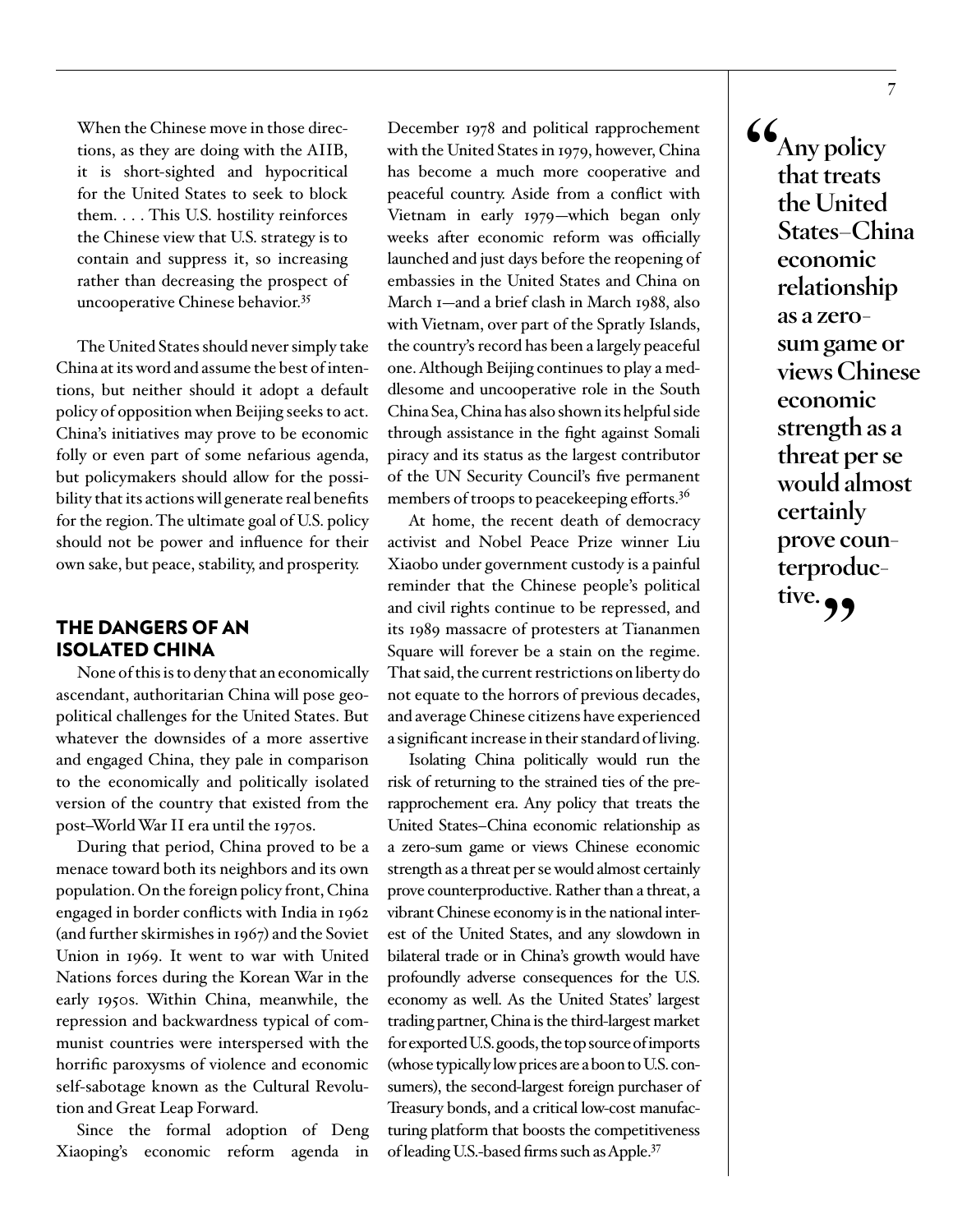**"Beyond avoiding unnecessary trade spats with China, the United States should also seize on already existing opportunities to actively improve the bilateral trade relationship."**

Beyond direct costs, the impairment of China's economic progress would exert considerable indirect costs as well. China is the leading trading partner not only of the United States but also of most, if not all, major Asia-Pacific economies, including Australia, Japan, South Korea, and Vietnam. Any significant reduction in Chinese growth would have adverse effects throughout the region and beyond. According to a 2016 International Monetary Fund working paper, a 10 percent drop in Chinese imports resulting from a 1 percent slowdown in gross domestic product beyond baseline growth for 2016–17 would "lead to a loss of about 1.2 percent GDP of export revenue in 2016 for all countries.["38](#page-11-5) Network effects, meanwhile, could increase the drop to "2.0 percent of GDP in 2017 before abating gradually by 2020 to about 0.2 percent of GDP."

#### POLICY RECOMMENDATIONS

While China has been promoting economic engagement in the Asia-Pacific region, the Trump administration has been moving in the opposite direction (for example, withdrawing the United States from the TPP). Although the most straightforward path to boosting U.S. competitiveness and matching China's own initiatives would be to rejoin the agreement, statements from President Trump and senior administration officials suggest that this is an unlikely scenario. Nonetheless, a variety of options exist for the administration to repair some of the damage and at least partially recover the U.S. leadership position on trade that has been so casually discarded.

To start, U.S. thought leaders and officials given to deep suspicions should alter their thinking and approach to China. Although China is certainly not a steadfast ally of the United States, neither should it be regarded as a perpetual foe. Chinese and U.S. economic and geopolitical interests will sometimes align and sometimes diverge. Healthy skepticism is always warranted, but policymakers need to be careful that it does not degrade into paranoia and a default position that dark motives are behind all of Beijing's moves.

To that end, the United States should be careful to avoid acting unilaterally or in rogue fashion in response to perceived economic transgressions by China. Rather, the United States should continue to rely on the rules of trade and the norms established under the WTO for resolving such disputes. That system, although not perfect, has worked remarkably well to prevent trade spats from getting out of control and for delivering justice under the rule of law. As a complainant, the United States has prevailed at the WTO in 91 percent of adjudicated issues.[39](#page-11-6) Loudly blaming China for American economic ills and imposing punitive tariffs as retaliation although perhaps politically attractive—will be not only ineffective but self-defeating as well.

Beyond avoiding unnecessary trade spats with China, the United States should also seize on already existing opportunities to actively improve the bilateral trade relationship. One idea is to conclude the long-running negotiation for a bilateral investment treaty. Enjoying the backing of the U.S.-China Business Council, the American Chamber of Commerce in China, and many other U.S. business groups, an agreement to conclude the bilateral investment treaty was said to be nearing its final stages in the last days of the Obama administration[.40](#page-11-7) If the Trump administration were to pick up this effort (which is being negotiated—as the administration prefers—in a bilateral format) soon, on the heels of a May 2017 agreement between Washington and Beijing to liberalize trade in beef, chicken, financial services, banking, and other spheres, it could benefit from that success and find its way across the finish line. Doing so would help liberalize what Yukon Huang and David Stack call "one of the most restrictive investment regimes of any Organisation for Economic Co-operation and Development country for services" and would help generate real gains for U.S. firms in light of their comparative advantages in areas such as finance, communications, information technology, entertainment, and education.<sup>41</sup>

If the Trump administration chooses to be more ambitious, it could also opt to pursue a free trade agreement with Beijing. Although perhaps a fanciful notion to some, there may

**8**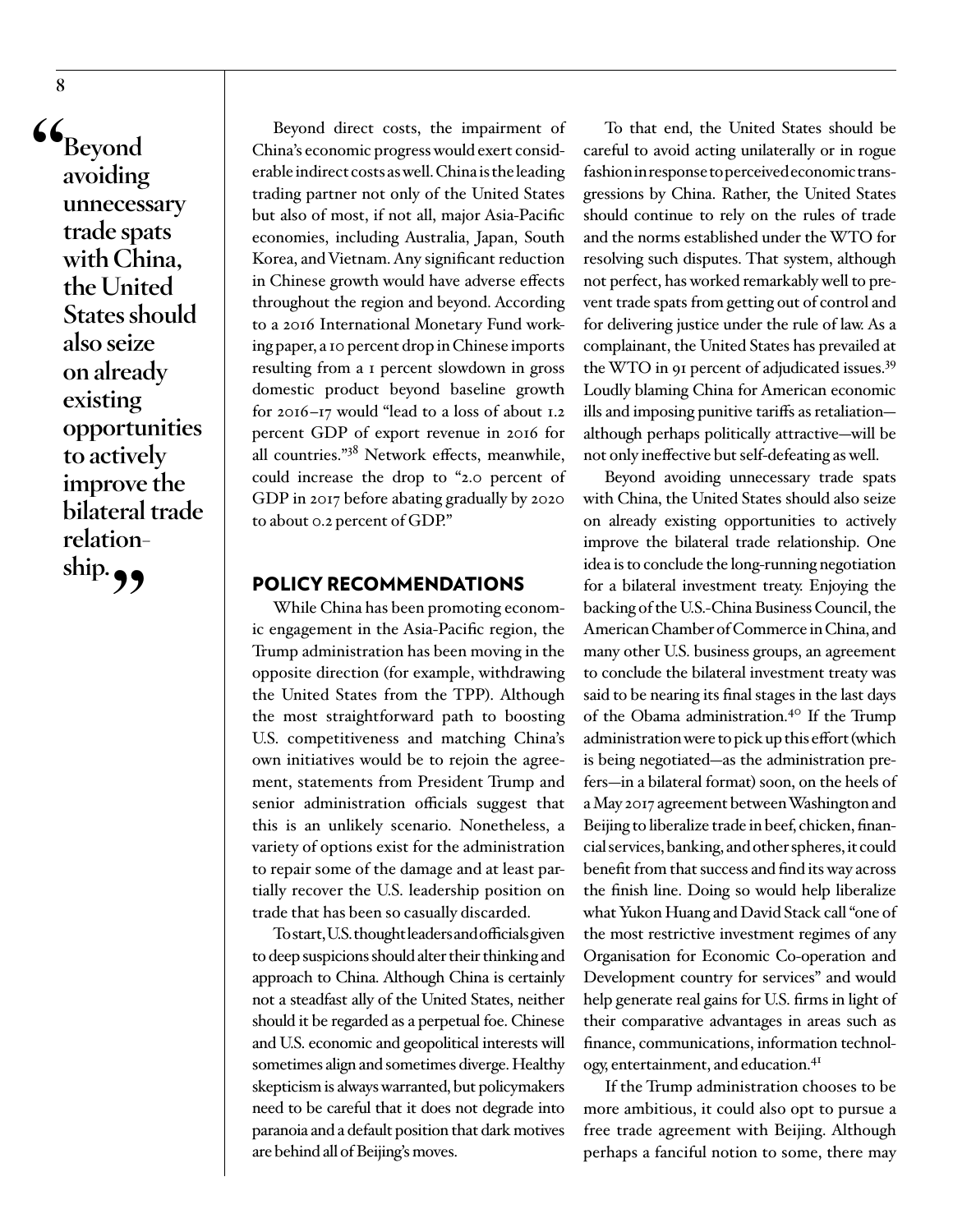be scope for achieving a reasonably robust bilateral agreement. As Simon Lester and Huan Zhu suggest in a recent paper:

Without the TPP or other regional trade initiatives, and with no comprehensive talks going on at the WTO, the best way for the United States to promote market liberalization in China is to go directly to China and negotiate bilaterally on issues related to Chinese restrictions on trade and investment. In the past, there have been discussions between China and the United States on a number of issues, but most of these talks have been merely "dialogues" that did not lead to concrete results. What is needed instead is a formal negotiation that leads to enforceable commitments.[42](#page-11-9)

The United States should also take proactive measures to improve the trading environment more broadly and to restore some of its lost leadership. With the TPP seemingly off the table, Washington should make the most of secondbest options, including the possible negotiation of bilateral trade agreements with TPP members with which the United States does not already have such deals, particularly Japan and Vietnam. Using the TPP as a template for negotiating these deals—as well as for updating the North American Free Trade Agreement with Canada and Mexico—would carry the dual possibilities of satisfying the needs of 21st-century trade agreements while making it more seamless for the United States to rejoin the TPP and help steer the partnership toward an FTAAP in the not-too-distant future.

Last, policymakers must realize that it is they rather than China or other foreign countries who will ultimately determine whether the United States finds itself on the path to economic prosperity. How much the U.S. economy grows will be determined far more by what happens in Washington than in Beijing. Instead of blaming foreign actors for U.S. economic ills, policymakers should leverage their position and power to restore any lost economic luster. It is not China

that has burdened the United States with a byzantine tax code or any number of costly regulations that sap the country's vitality and undermine its growth[.43](#page-11-10) Republicans—the putative party of personal responsibility—in the White House and Congress should seek to put their own economic house in order before focusing on alleged troubles being inflicted by other countries.

#### **CONCLUSION**

China's rise has prompted considerable anxiety over its growing economic strength. Indeed, a feeling appears to have taken hold among significant parts of the American electorate—as well as within the White House—that China's increasing might has come at U.S. expense. That, in turn, has led to a knee-jerk reaction among some observers that China's international economic initiatives such as the RCEP, the AIIB, and OBOR pose some kind of threat to U.S. interests or are at least causes for extra vigilance.

Rather than reflexively expressing suspicion or opposition to China's moves, the possibility should at least be entertained that the world's second-largest economy is beginning to shoulder some of the leadership burden for the advancement of free trade and deeper economic integration.

While the RCEP is no one's free-trade ideal, it should nonetheless be valued as a steppingstone to a fully liberalized Asia-Pacific region, reducing trade barriers at a time when broader efforts to do so appear to be flagging. China's rhetorical support for free trade should be similarly appreciated. Although the depth of this commitment is yet to be seen, such messaging by Beijing sends an important signal at a time when traditional leaders such as the United States have become derelict in their duties.

Presumably the United States will eventually come to its senses and rejoin the multilateral trade game. In the meantime, policymakers should avoid unnecessary trade spats, work toward liberalizing trade and investment through bilateral agreements, and stay focused on initiatives to keep the United States commercially engaged in Asia.

**"Policymakers must realize that it is they rather than China or other foreign countries who will ultimately determine whether the United States finds itself on the path to economic**  prosperity.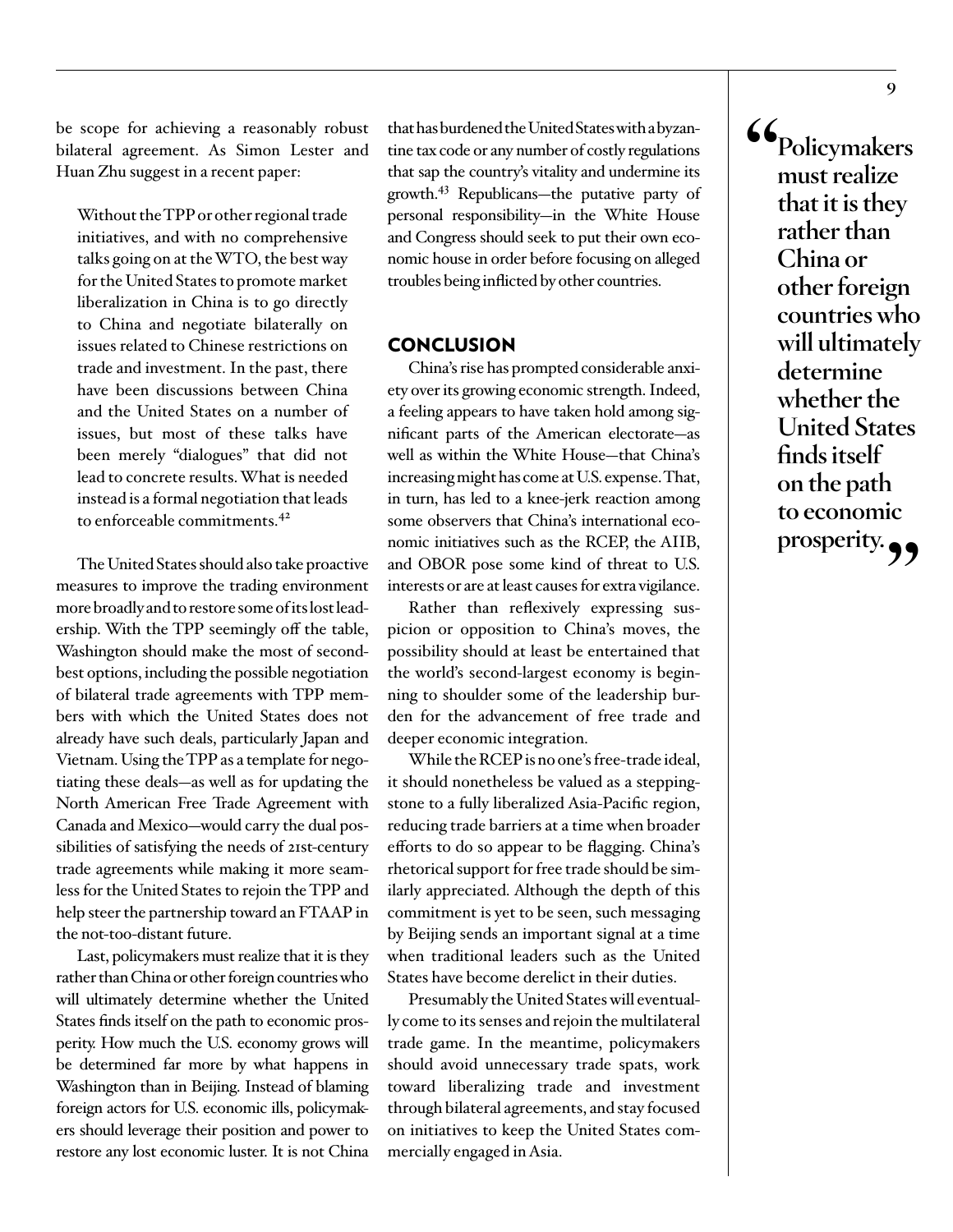#### NOTES

<span id="page-9-0"></span>1. Christopher Wilson, "Statement by the United States at the WTO Trade Policy Review of the People's Republic of China," July 20, 2016, [https://](https://ustr.gov/about-us/policy-offices/press-office/speechestranscripts/2016/july/statement-united-states-wto-trade) [ustr.gov/about-us/policy-offices/press-office/](https://ustr.gov/about-us/policy-offices/press-office/speechestranscripts/2016/july/statement-united-states-wto-trade) [speechestranscripts/2016/july/statement-united](https://ustr.gov/about-us/policy-offices/press-office/speechestranscripts/2016/july/statement-united-states-wto-trade)[states-wto-trade](https://ustr.gov/about-us/policy-offices/press-office/speechestranscripts/2016/july/statement-united-states-wto-trade); Michael Martina, "U.S. Lobby Says China Protectionism Fueling Foreign Business Pessimism," Reuters, January 18, 2017, [http://](http://www.reuters.com/article/us-china-usa-business-idUSKBN1520EY) [www.reuters.com/article/us-china-usa-business](http://www.reuters.com/article/us-china-usa-business-idUSKBN1520EY)[idUSKBN1520EY.](http://www.reuters.com/article/us-china-usa-business-idUSKBN1520EY)

<span id="page-9-1"></span>2. Xi Jinping, "Jointly Shoulder Responsibility of Our Times, Promote Global Growth," keynote address at the World Economic Forum, Davos, Switzerland, January 17, 2017, [https://america.](https://america.cgtn.com/2017/01/17/full-text-of-xi-jinping-keynote-at-the-world-economic-forum) [cgtn.com/2017/01/17/full-text-of-xi-jinping](https://america.cgtn.com/2017/01/17/full-text-of-xi-jinping-keynote-at-the-world-economic-forum)[keynote-at-the-world-economic-forum](https://america.cgtn.com/2017/01/17/full-text-of-xi-jinping-keynote-at-the-world-economic-forum).

<span id="page-9-2"></span>3. Li Keqiang, speech at the opening ceremony of the Annual Meeting of the New Champions 2017, Dalian, China, June 27, 2017, http://news.xinhuanet. com/english/2017-06/28/c\_136400996.htm.

<span id="page-9-3"></span>4. Zhang Gaoli, "Work Together to Advance Economic Globalization and Create a Better Future for Asia and the World," keynote address at the Boao Forum for Asia, Boao, Hainan Province, China, March 25, 2017, [http://news.xinhuanet.](http://news.xinhuanet.com/english/china/2017-03/27/c_136162062.htm) [com/english/china/2017-03/27/c\\_136162062.htm.](http://news.xinhuanet.com/english/china/2017-03/27/c_136162062.htm)

<span id="page-9-4"></span>5. Josh Dehaas, "Canada Launches Consultations on Free Trade with China," CTV News, March 3, 2017, [http://www.ctvnews.ca/politics/canada](http://www.ctvnews.ca/politics/canada-launches-consultations-on-free-trade-with-china-1.3310129)[launches-consultations-on-free-trade-with](http://www.ctvnews.ca/politics/canada-launches-consultations-on-free-trade-with-china-1.3310129)[china-1.3310129](http://www.ctvnews.ca/politics/canada-launches-consultations-on-free-trade-with-china-1.3310129).

<span id="page-9-5"></span>6. "NZ-China FTA Upgrade" New Zealand Ministry of Foreign Affairs and Trade, Wellington, [https://www.mfat.govt.nz/en/trade/free-trade](https://www.mfat.govt.nz/en/trade/free-trade-agreements/free-trade-agreements-in-force/nz-china-free-trade-agreement/)[agreements/free-trade-agreements-in-force/nz](https://www.mfat.govt.nz/en/trade/free-trade-agreements/free-trade-agreements-in-force/nz-china-free-trade-agreement/)[china-free-trade-agreement/](https://www.mfat.govt.nz/en/trade/free-trade-agreements/free-trade-agreements-in-force/nz-china-free-trade-agreement/).

<span id="page-9-6"></span>7. Rosalba O'Brien and Antonio De la Jara, "Paths Open to New Pacific Trade Pact, Post-TPP— Chile Trade Head," Reuters, March 10, 2017, [http://uk.reuters.com/article/uk-trade-tpp-chile](http://uk.reuters.com/article/uk-trade-tpp-chile-idUKKBN16G2NM)[idUKKBN16G2NM.](http://uk.reuters.com/article/uk-trade-tpp-chile-idUKKBN16G2NM)

<span id="page-9-7"></span>8. "China to Relax Foreign Car Venture Limit in Orderly Manner," Bloomberg News, April 25, 2017, [https://www.bloomberg.com/amp/news/](https://www.bloomberg.com/amp/news/articles/2017-04-25/china-to-relax-foreign-car-venture-stake-limit-in-orderly-manner) [articles/2017-04-25/china-to-relax-foreign-car](https://www.bloomberg.com/amp/news/articles/2017-04-25/china-to-relax-foreign-car-venture-stake-limit-in-orderly-manner)[venture-stake-limit-in-orderly-manner](https://www.bloomberg.com/amp/news/articles/2017-04-25/china-to-relax-foreign-car-venture-stake-limit-in-orderly-manner).

<span id="page-9-8"></span>9. Lucy Cramer, "China Cut Agricultural Subsidies and American Farmers Have a Lot to Gain," *Wall Street Journal*, July 13, 2017, https://www.wsj. com/articles/u-s-farmers-have-a-lot-to-gainfrom-chinas-flagging-production-1499932871.

<span id="page-9-9"></span>10. Michael Hirtzer, "China Agrees to Allow Imports of U.S. Rice for First Time: USDA," Reuters, July 20, 2017, https://www.reuters.com/article/ususa-china-rice-idUSKBN1A523V.

<span id="page-9-10"></span>11. Simon Lester, "Chinese Free Trade Is No Threat to American Free Trade," Cato Institute Free Trade Bulletin no. 60, April 22, 2015, [https://www.cato.](https://www.cato.org/publications/free-trade-bulletin/chinese-free-trade-no-threat-american-free-trade) [org/publications/free-trade-bulletin/chinese-free](https://www.cato.org/publications/free-trade-bulletin/chinese-free-trade-no-threat-american-free-trade)[trade-no-threat-american-free-trade.](https://www.cato.org/publications/free-trade-bulletin/chinese-free-trade-no-threat-american-free-trade)

<span id="page-9-11"></span>12. Ganeshan Wignaraja, "RCEP—A Life Raft for Trade Liberalization in Asia," *Asian Development Blog*, April 20, 2016, [https://blogs.adb.org/blog/](https://blogs.adb.org/blog/rcep-life-raft-trade-liberalization-asia) [rcep-life-raft-trade-liberalization-asia](https://blogs.adb.org/blog/rcep-life-raft-trade-liberalization-asia).

<span id="page-9-12"></span>13. Peter A. Petri and Michael G. Plummer, "The Economic Effects of the Trans-Pacific Partnership: New Estimates," Peterson Institute for International Economics Working Paper no. 16-2, January 2016, https://piie.com/publications/ working-papers/economic-effects-trans-pacificpartnership-new-estimates.

<span id="page-9-13"></span>14. Sean Miner, "Why China Wants a BIT with the United States," Peterson Institute for International Economics, June 18, 2015, [https://piie.](https://piie.com/blogs/trade-investment-policy-watch/why-china-wants-bit-united-states) [com/blogs/trade-investment-policy-watch/why](https://piie.com/blogs/trade-investment-policy-watch/why-china-wants-bit-united-states)[china-wants-bit-united-states](https://piie.com/blogs/trade-investment-policy-watch/why-china-wants-bit-united-states).

<span id="page-9-14"></span>15. "China to Take a Lead Role in Asia-Pacific Trade Liberalization," Fung Business Intelligence, Hong Kong, November 22, 2016, [https://www.fbicgroup.](https://www.fbicgroup.com/sites/default/files/FTAAP%2020161122.pdf) [com/sites/default/files/FTAAP%2020161122.pdf](https://www.fbicgroup.com/sites/default/files/FTAAP%2020161122.pdf).

<span id="page-9-15"></span>16. "Collective Strategic Study on Issues Related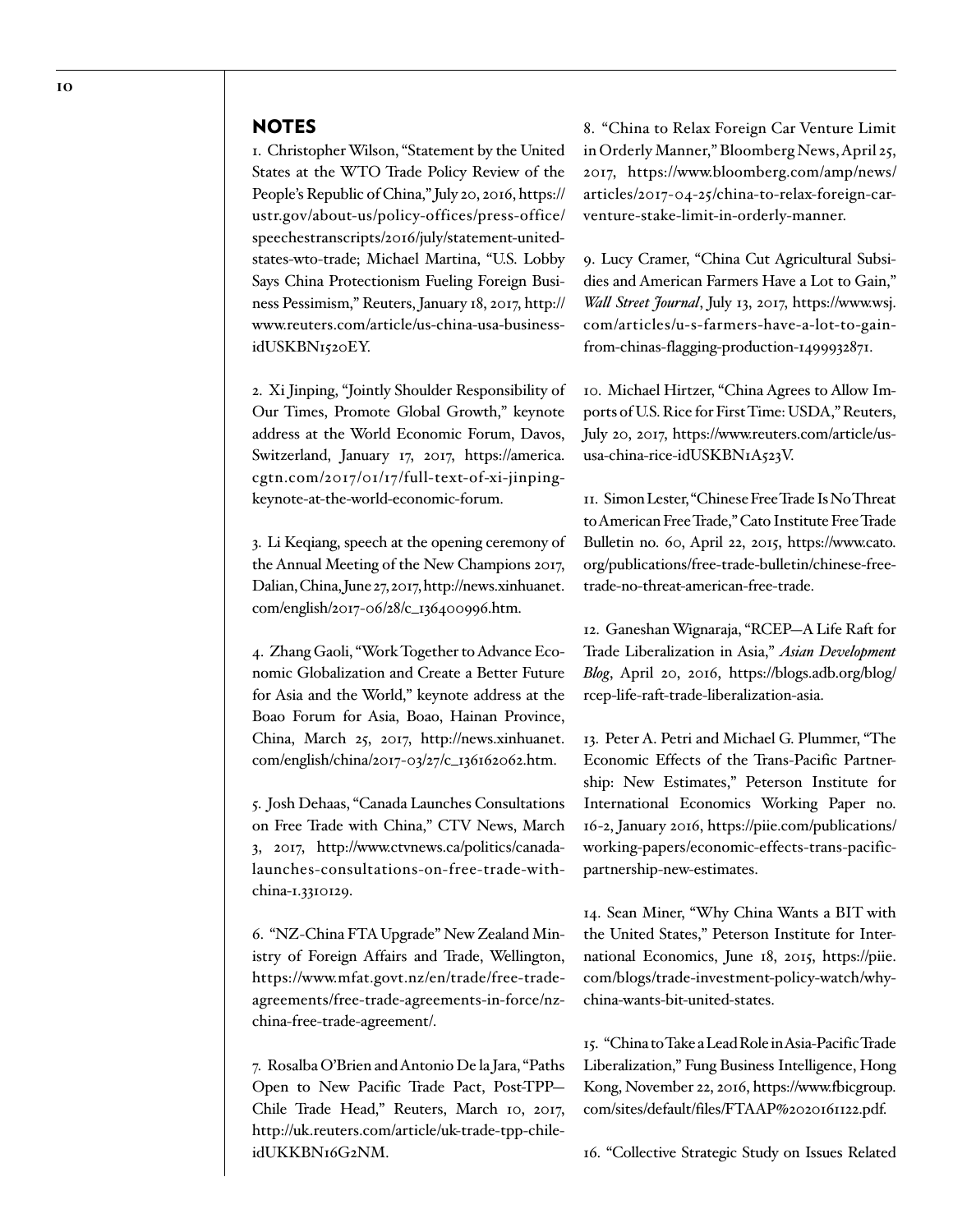to the Realization of the FTAAP," Asia-Pacific Economic Cooperation, November 2016, [http://](http://www.apec.org/~/media/Files/Groups/CTI/2016/Appendix%2006%20-%20FTAAP%20Study.pdf) [www.apec.org/~/media/Files/Groups/CTI/2016/](http://www.apec.org/~/media/Files/Groups/CTI/2016/Appendix%2006%20-%20FTAAP%20Study.pdf) [Appendix%2006%20-%20FTAAP%20Study.pdf.](http://www.apec.org/~/media/Files/Groups/CTI/2016/Appendix%2006%20-%20FTAAP%20Study.pdf)

<span id="page-10-0"></span>17. Peter A. Petri and Ali Abdul-Raheem, "Can RCEP and the TPP Be Pathways to FTAAP?" October 12, 2014, [https://papers.ssrn.com/sol3/](https://papers.ssrn.com/sol3/papers.cfm?abstract_id=2513893) [papers.cfm?abstract\\_id=2513893.](https://papers.ssrn.com/sol3/papers.cfm?abstract_id=2513893)

<span id="page-10-1"></span>18. Srinivas Mazumdaru, "RCEP Free Trade Deal Is 'No Substitute for the TPP,'" Deutsche Welle, December 2, 2016, [http://www.dw.com/en/rcep-free](http://www.dw.com/en/rcep-free-trade-deal-is-no-substitute-for-the-tpp/a-36621736)[trade-deal-is-no-substitute-for-the-tpp/a-36621736.](http://www.dw.com/en/rcep-free-trade-deal-is-no-substitute-for-the-tpp/a-36621736)

<span id="page-10-2"></span>19. Barack Obama, "The TPP Would Let America, Not China, Lead the Way on Global Trade," *Washington Post*, May 2, 2016, [https://www.](https://www.washingtonpost.com/opinions/president-obama-the-tpp-would-let-america-not-china-lead-the-way-on-global-trade/2016/05/02/680540e4-0fd0-11e6-93ae-50921721165d_story.html?utm_term=.037bc3a6cb05) [washingtonpost.com/opinions/president-obama](https://www.washingtonpost.com/opinions/president-obama-the-tpp-would-let-america-not-china-lead-the-way-on-global-trade/2016/05/02/680540e4-0fd0-11e6-93ae-50921721165d_story.html?utm_term=.037bc3a6cb05)[the-tpp-would-let-america-not-china-lead-the](https://www.washingtonpost.com/opinions/president-obama-the-tpp-would-let-america-not-china-lead-the-way-on-global-trade/2016/05/02/680540e4-0fd0-11e6-93ae-50921721165d_story.html?utm_term=.037bc3a6cb05)[way-on-global-trade/2016/05/02/680540e4](https://www.washingtonpost.com/opinions/president-obama-the-tpp-would-let-america-not-china-lead-the-way-on-global-trade/2016/05/02/680540e4-0fd0-11e6-93ae-50921721165d_story.html?utm_term=.037bc3a6cb05)  $of do - 11e6 - 93ae - 50921721165d_ - story.$ [html?utm\\_term=.037bc3a6cb05](https://www.washingtonpost.com/opinions/president-obama-the-tpp-would-let-america-not-china-lead-the-way-on-global-trade/2016/05/02/680540e4-0fd0-11e6-93ae-50921721165d_story.html?utm_term=.037bc3a6cb05).

<span id="page-10-3"></span>20. Michael J. Green, Richard C. Bush, and Mira Rapp-Hooper, "Joint US-China Think Tank Project on the Future of US-China Relations: An American Perspective," Center for Strategic and International Studies, July 2017, https:// csis-prod.s3.amazonaws.com/s3fs-public/ publication/170705\_US\_Report.pdf.

<span id="page-10-4"></span>21. "Who We Are" Asian Infrastructure Investment Bank,<https://www.aiib.org/en/about-aiib/>.

<span id="page-10-5"></span>22. Asian Development Bank, "Meeting Asia's Infrastructure Needs," February 2017, [https://www.](https://www.adb.org/publications/asia-infrastructure-needs) [adb.org/publications/asia-infrastructure-needs](https://www.adb.org/publications/asia-infrastructure-needs).

<span id="page-10-6"></span>23. Bach Duong, "Top FDI Source China Pours over \$56 Billion into Vietnam with Nearly 5,000 Projects," *VN Express International*, May 4, 2016, [http://e.vnexpress.net/news/news/top](http://e.vnexpress.net/news/news/top-fdi-source-china-pours-over-56-billion-into-vietnam-with-nearly-5-000-projects-3397081.html)[fdi-source-china-pours-over-56 -billion-into](http://e.vnexpress.net/news/news/top-fdi-source-china-pours-over-56-billion-into-vietnam-with-nearly-5-000-projects-3397081.html)[vietnam-with-nearly-5-000-projects-3397081.](http://e.vnexpress.net/news/news/top-fdi-source-china-pours-over-56-billion-into-vietnam-with-nearly-5-000-projects-3397081.html) [html;](http://e.vnexpress.net/news/news/top-fdi-source-china-pours-over-56-billion-into-vietnam-with-nearly-5-000-projects-3397081.html) "Vietnam Anti-China Protest: Factories Burnt," BBC, May 14, 2014, [http://www.bbc.com/](http://www.bbc.com/news/world-asia-27403851) [news/world-asia-27403851.](http://www.bbc.com/news/world-asia-27403851)

<span id="page-10-7"></span>24. Mike Ives, "A Chinese-Backed Dam Project Leaves Myanmar in a Bind," *New York Times*, March 31, 2017, [https://www.nytimes.](https://www.nytimes.com/2017/03/31/world/asia/myanmar-china-myitsone-dam-project.html) [com/2017/03/31/world/asia/myanmar-china](https://www.nytimes.com/2017/03/31/world/asia/myanmar-china-myitsone-dam-project.html)[myitsone-dam-project.html](https://www.nytimes.com/2017/03/31/world/asia/myanmar-china-myitsone-dam-project.html).

<span id="page-10-8"></span>25. Wade Shepard, "Violent Protests against Chinese 'Colony' in Sri Lanka Rage On," *Forbes*, January 8, 2017, [https://www.forbes.com/sites/](https://www.forbes.com/sites/wadeshepard/2017/01/08/violent-protests-against-chinese-colony-in-hambantota-sri-lanka-rage-on/%236c8a7ab713dd) [wadeshepard/2017/01/08/violent-protests](https://www.forbes.com/sites/wadeshepard/2017/01/08/violent-protests-against-chinese-colony-in-hambantota-sri-lanka-rage-on/%236c8a7ab713dd)[against-chinese-colony-in-hambantota-sri-lanka](https://www.forbes.com/sites/wadeshepard/2017/01/08/violent-protests-against-chinese-colony-in-hambantota-sri-lanka-rage-on/%236c8a7ab713dd)[rage-on/#6c8a7ab713dd.](https://www.forbes.com/sites/wadeshepard/2017/01/08/violent-protests-against-chinese-colony-in-hambantota-sri-lanka-rage-on/%236c8a7ab713dd)

<span id="page-10-9"></span>26. Tom Miller, *China's Asian Dream: Empire Building along the New Silk Road* (London: Zed Books, 2017). Digital.

<span id="page-10-10"></span>27. Knowledge@Wharton, "Where Will China's 'One Belt, One Road' Initiative Lead?" University of Pennsylvania, March 22, 2017, [http://knowledge.](http://knowledge.wharton.upenn.edu/article/can-chinas-one-belt-one-road-initiative-match-the-hype/) [wharton.upenn.edu/article/can-chinas-one-belt](http://knowledge.wharton.upenn.edu/article/can-chinas-one-belt-one-road-initiative-match-the-hype/)[one-road-initiative-match-the-hype/.](http://knowledge.wharton.upenn.edu/article/can-chinas-one-belt-one-road-initiative-match-the-hype/)

<span id="page-10-11"></span>28. Don Weinland, "China Warned of Risk to Banks from One Belt, One Road Initiative," *Financial Times,* January 26, 2017, [https://www.ft.com/](https://www.ft.com/content/6076cf9a-e38e-11e6-8405-9e5580d6e5fb) [content/6076cf9a-e38e-11e6-8405-9e5580d6e5fb.](https://www.ft.com/content/6076cf9a-e38e-11e6-8405-9e5580d6e5fb)

<span id="page-10-12"></span>29. David Dollar, "China's Rise as a Regional and Global Power—The AIIB and the 'One Belt, One Road,'" *Horizons*, Summer 2015, [http://www.cirsd.](http://www.cirsd.org/en/horizons/horizons-summer-2015--issue-no4/chinas-rise-as-a-regional-and-global-power---the-aiib-and-the-%E2%80%98one-belt-one-road-) [org/en/horizons/horizons-summer-2015--issue-no4/](http://www.cirsd.org/en/horizons/horizons-summer-2015--issue-no4/chinas-rise-as-a-regional-and-global-power---the-aiib-and-the-%E2%80%98one-belt-one-road-) [chinas-rise-as-a-regional-and-global-power---the](http://www.cirsd.org/en/horizons/horizons-summer-2015--issue-no4/chinas-rise-as-a-regional-and-global-power---the-aiib-and-the-%E2%80%98one-belt-one-road-)[aiib-and-the-%E2%80%98one-belt-one-road-.](http://www.cirsd.org/en/horizons/horizons-summer-2015--issue-no4/chinas-rise-as-a-regional-and-global-power---the-aiib-and-the-%E2%80%98one-belt-one-road-)

<span id="page-10-13"></span>30. Knowledge@Wharton, "Where Will China's 'One Belt, One Road' Initiative Lead?"

<span id="page-10-14"></span>31. Knowledge@Wharton, "Where Will China's 'One Belt, One Road' Initiative Lead?"; Joe Ngai, Kevin Sneader, and Cecilia Ma Zecha, "China's One Belt, One Road: Will It Reshape Global Trade?" McKinsey & Company, Hong Kong, July 2016, [http://www.mckinsey.com/global-themes/](http://www.mckinsey.com/global-themes/china/chinas-one-belt-one-road-will-it-reshape-global-trade) [china/chinas-one-belt-one-road-will-it-reshape](http://www.mckinsey.com/global-themes/china/chinas-one-belt-one-road-will-it-reshape-global-trade)[global-trade](http://www.mckinsey.com/global-themes/china/chinas-one-belt-one-road-will-it-reshape-global-trade).

<span id="page-10-15"></span>32. Yang Shilong and Zhang Zhihuan, "Interview: